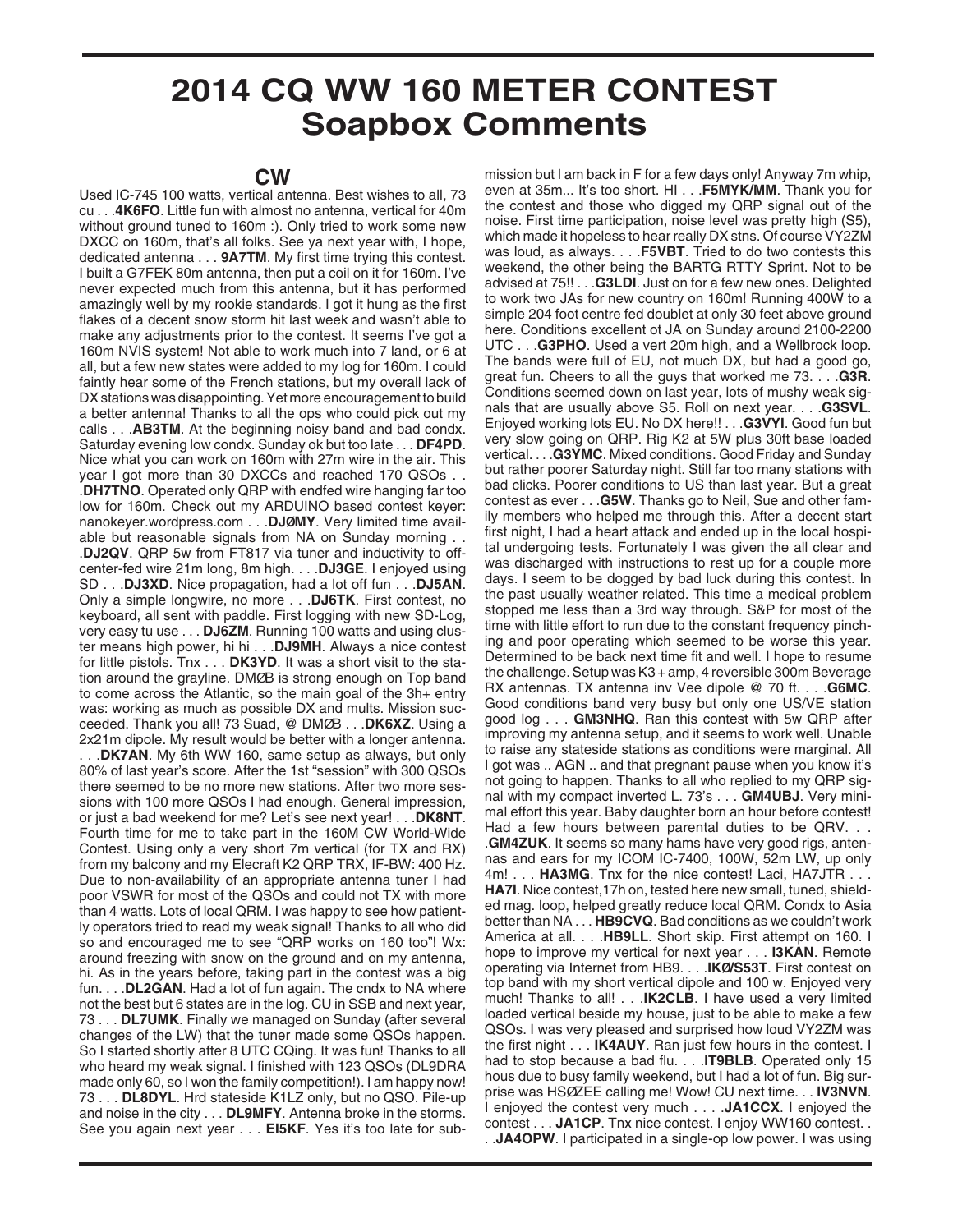my antenna only 4m length Micro Vert antenna on my condominium's balcony and using K3 bearfoot! The condition was poor, but QRM decreased compared with last year this year. But the condition JA between EU was good in EU sunset time. The condition between JA and U.S.A. was very poor this year. K3 tranceiver is the best for 160m band . . . **JE1SPY**. This test is my 1st QRV on 160m band at my home. I didn't contact with DX stations, however I enjoyed . . .**JH1OES**. Great contest . . . **JH4UYB**. Power is 50W. Need more power . . . **JN3TRK**. Only part time in the contest. First time in many years, now that I have a full-size 160M Inv-L in the air. Condx ok, but not a lot of DX out there, and still need a Beverage. Working KH6CC was a highlight. Great signals from so many powerhouse stations. Thanks to all who gave me points . . . **K2PI**. What a blast! It's amazing what 100W into an end fed 65ft hunk of wire can do. Even snagged two new countries for the band . . . **K3DMG**. Still fighting digital noise. No copy on weak EU stations! . . .**K3TC**. Band conditions were average, but with much less QRN . . . **K3TW**. Had a wonderful time on CW. Could not give it my all due to other commitments . . .**K3XZ**. Great contest. Better antenna would have helped . . .**K4CGY**. We had kids from Austin over for a belated Christmas, so contesting was not a high priority. Plus the station is not 160M capable (or at least I thought not). But I had installed the Viking MB-V-A tuner, so I thought I'd give it a try with the 80M half-wave sloper. And it worked a little bit! Just S&P, and worked who I could hear (and who could hear me in return), spending a couple of hours. The only DX I worked was KP4 and VE. So I'll throw these 36 Q's into the pot, hoping it'll help the cause. And now maybe I'm wondering what I need to do to get more 160-radio-active! . . .**K5XA**. Some kind of electronic pollution covered the band on Sat night. Nice conditions to Europe and West Coast! . . .**K5ZD**. As usual, very rough with my 40m Delta Loop tuned to 160 . . .**K6CSL**. Conditions seemed pretty good Friday night, local noise here was a killer, my MFJ-1025 was not working correctly. Saturday got it fixed and it knocked some of the local noise way down. Saturday seemed like everyone disappeared, had a hard time finding Q's that I had not already worked. Had a lot of dups. Could not really get a run going, spent a lot of time CQing with no answers, where Friday evening got several good runs and many answers from the East Coast. Lineup: FT-1000MP KPA-500 Inverted L with 2 raised radials K9AY Loop System . . . **K6NV**. I used an Alpha Delta DX-B trapped sloper. It is only 60 ft long and when mounted on top of my 55ft tower it only need 50ft of ground space. Works very well on 160/80/40 m. It is an excellent antenna for small lots . . . **K7ACZ**. Low power, low antenna, high noise, great fun. . . .**K7JAN**. Conditions to Europe were poor. Only worked CS2C. Copied without working:: OK2W, DR4A, SN7Q, DL1AUZ, HG8DX . . .**K7NJ**. Conditions were very poor. High QRN levels, vy weak signals. . . .**K7OVG**. Operation really focused on the first night. I must confess, when I finally was able to sit down on the second evening I had lost interest. Condx were not as good as the opening session and I had experienced a few glitches in the remote operation. The home station was operated remotely from a "fur piece" south of western NY. . . .**K8FC**. Limited time but still had 505 Q's. Conditions fair . . . **K9FO**. Good contest! Better shape after hip surgery! . . .**K9WWT**. Pretty good test, only had to log a couple dupes so maybe copy was ok. It's a 160 test so log check will bring out the knife. DX was pretty scarce here. I cud hear the East Coast guys working EU but no copy from my wire. First time in a while to miss CE1/K7CA, heard AL but no joy. Never heard from Alaska or VE5.It was a lot of fun but I can't stay up all night when it's ten minutes between QSOs hihi. Guess the sound of my own call puts me to sleep. Still a lot of fun, luv the top band games. Thanks all and 73 . . .**KIØI**. Not much to show, stealth 80 dipole, could only load to 300 watts . . .**KJ9C**. Wish I had more time! . . . **KKØSD**. Cold as heck but contacts kept me warm. . . .**KN4Y**. Boy, this had to be one of the strangest 160WW tests for propagation I've been in.

Had a pipeline to Florida boys who picked my 100w up quickly but couldn't even make QSO with other 4s I called and called. Usually vice versa even when I'm QRO! . . .**KS7T**. Limited time, but still fun. Band seemed pretty quiet, especially on Friday night . . .**KX7L**. Condx seemed to be rather not good. Only few W & VE were heard, no SA, mni EU stns on band. Still, will be back next year! . . .**LA2AB**. See you next year again in better conditions . . .**LX1ER**. Started without intenion for serious effort, got hooked in mid of test, finished seriously. Time on counter shows 23 hour, it means 8 hours of sleep during nightime. First night started just for fun and went to sleep. 2nd night was not ready, could not stay awake. 2nd time QRP ever, both times on 160. Still amazing what is possible with 5 watts (and antenna). Every propagation change is very noticeable on QRP. Elecraft K3 + 24 shunt feed tower in country side. Most of QSOs S&P, but CQ was also possible, especially close to midnight. . . . **LY2IJ**. Thanks Algis LY7M for his super station! . . . **LY5W**. Not much free time this weekend. Next year will try to be better prepared. The last hour the signals improved so much on the band. Great fun . . . **M3C**. Due to severe weather, I decided to wind down my 5 meter wire antenna earlier than planned, thus not much operating time. Well done to those who successfully copied my signal! I wish there is low power category in Single Op Assisted. 73 Kazu MØCFW, JK3GAD . . . **M5Z**. Pleased to make over 100 Qs in less than 7 hours, QRP . . . **N1AW**. I was 30 min. late starting due to multiple distractions, e.g. painters in the house. Then a good run, 78 Qs/hr. for 1.5 hr. Conditions good to US the first night but poor to EU, only a few EU QSOs. The second night conditions were only fair to EU: for both nights a total of only 15 EU QSOs and 9 EU countries, vs 27 to 79 EU Qs and 15 to 24 EU countries in the last 3 years, 2011-2013. The second night I worked several far-western states (CA, WA, OR, ID, NV), most with extremely weak but readable signals. Missed only 2 of the contiguous 48 states + DC, same number as in the last 3 years. This year it was MT and ND. RI, DC, DE, MS, WY, NE all easy this year: multiple Qs with each. In the end, most key numbers were just a bit below my worst recent year, 2012: 654 vs 680 Qs and 74 vs 77 mults for a claimed score of 119.5 K vs 133.4 K in 2012. CQ 160 CW is still one of my favorite contests: always there are surprises . . . **N3UM**. Always enjoy the 160 contest. Fun to try to make WAS each time, and maybe work a new DX. This year missed AK and HI, and NV and MT. No new DX, but still fun . . . **N4ARO**. Thanks to Tom, W8JI, for another opportunity to operate from his great station. As always, everything worked to perfection. Saturday night much better than Friday night. No JA's on Saturday morning but worked 28 on Sunday morning. Big surprise, having VE5ZX call late on Sunday morning with last of the VE's except for VO and VE8. Thanks to all who made it in the log . . . **N4PN**. Decided at the last minute Saturday afternoon to "play" a bit in the contest. Armed with my 3 Beverages and the lowly dipole, and a general lack of enthusiasm, I decided to break the effort into 3 segments (early evening, midnight plus, and sunrise). Things went pretty well as planned except for Sunday morning, my cell phone alarm never sounded and I overslept. Then within a minute or so of calling, on my very 1st JA response, N1MM locked into the run-CQ mode. I had to force a shutdown of the computer and reboot! In spite of the couple of hickups, the 6 hours was fun except for the lack of EU's and scarcity of JA's. Oh well, maybe next year I'll have the big vertical on line . . . **N5FO**. Operated about 4 hours. 5 Watts to a 20-foot End-Fed Wire out the window. Thanks for the QSOs! . . . **N6HI**. Finally got remote tuning of shunt-fed tower working, using a vacuum variable in parallel with some large air variable capacitors in an Omega match. . . .**N6TV**. Fun contest and I thought cndx were pretty good. Worked two new countries, BA and PZ. Worked all continents but only one European, CS2C. Was about to give up on WAS but a North Dakota station called me late Saturday night and a Maine station finally showed up about 2 AM Sunday morning . . . **N7RK**.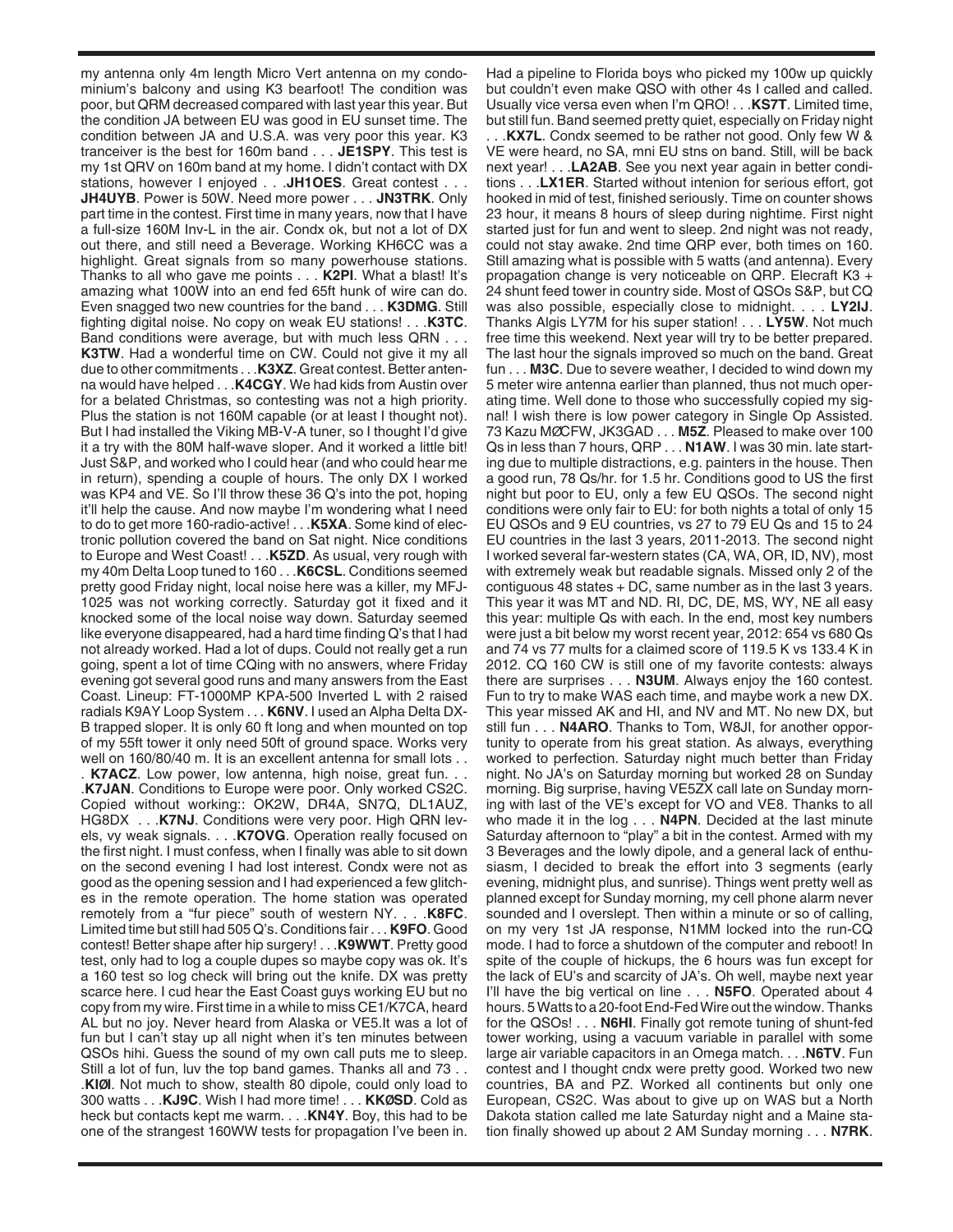QRN City. Snow static, power line noise because of snow static and who knows what else. No Europeans to speak of, heard very few and most were weak and in the QRN. Operated with wide filters and AGC off just to hear at times. Glad I got what I did. . . **N8VW**. 100 watts to a W8AMZ 160m reduced sloper, about 66 feet long, at an apex of 37 feet sloping down to about 4 feet off the ground. Heard some EU signals in there Saturday night, but not enough antenna and power to send my RF across the pond. I did grab at least 4 DX in the Caribbean. Tuned across a couple more, but no luck. Missed WAS by 5 states. Only heard one of the 5, and could never pull his full call out of the noise. Every time it was time for the suffix, he would take a rapid QSB dive. I remember working KH6 with no problem at the bottom of the last cycle, on an R5 vertical 25 feet in the air with 50 watts through a tuner! Maybe that's the answer!! Always fun to play in 160 contests. Ready for phone next month. 73 . . . **N9TF**. CE2, HD, V31 and EA8 were great catches! . . . **NF7R**. Poor conditions, early evening lots of QRN - distant lighting static. 73 . . . **NH6AH**. First 160 Contest. Had a Blast . . . **NJ9U**. Fun! . . .**NM9P**. I only had time to play for a little while, and spent it searching for DX. Interesting conditions here in Florida: QRN was low, and I heard many more DX stations than I was able to work, including 4L5O, whose attention I tried to raise for quite awhile. Oh well, that's what makes it fun . . . **NN4X**. Operating QRP on 160 is like wearing a hair shirt! Lots of repeats for ops patient enough to put up with me. Thanks to all who stuck with me . . . **NO2D**. Lots of great CW op's. Always a fun contest . . . **NU4N**. Just a part time operation without RX antennas, was fun to be fresh meat on Saturday evening . . . **OE2S**. Very tough to work low power this time. On Sunday conditions went up but very few new stations to S&P. Thanks to all and best 73's . . . **OH5TS**. TS-440, ant. LW 30m . . .**OK2BME**. My first CQWW160. Always regarded 160m as a band for Old Man. Now at 65 might qualify as such. Great fun with my 2x24m dipole. Incredible who could hear me! . . .**ON6NL**. This was really a nice contest. Time is nice to split up so you can sleep and relax during the day, and then contest in the night. Hard to find space here in EU, since many callers, so fit in between, and got kicked on a few times. First contest with my new modified Kenwood TS-930 with uP-unit from Piexx. This sure gives the old radio a feeling of a newborn radio. Fully controlled via the contest-sortware via RS-232. My first atempt in this contest a few years ago was not more than 50 stations in the log, but this time a lot more. . . .**OU2V**. Although suffering with otitis media, having a deaf left ear, this contest was a lot of fun! Suddenly I was called for the second time by many stations. It appeared that, although the cluster correctly mentioned, the callsign PA3FWM appeared in the spot window of N1MM. The same issue arose (and I checked some logs of stations) with PA3FYG, being the first mentioned when querying the MASTER.DTA database. When you hear "PA3FY" during a contest on 160m, add an "M"! I am not a very skilled CW operator. QSO rates are not super duper. Consider me as a diesel engine at around 22 WPM, requesting "?" when called with 30 WPM ;-). Condx towards the US were poor. However, I think I've managed to work 29 states. Signals from the Caribean were weak too. The last evening signals from Asia were good, with  $\sim$ 34 JA's in the log while the whole EU was concentrated in the keyclicking 15 kHz "JA portion" of the band. Last but certainly not least: Thanks to Richard PA7FA and his wife Marion for their hospitality! 73 . . .**PA3FYM**. Best DX: FM and 2x JA. Due to local +10-15dB raised neighborhood noise I was forced to temporally hide two pcs BOG (dogsh\*t) wire flat on the ground. This was a great weekend and an exciting experience!! 73 . . .**PA5MW**. Tnx for the very nice contest . . . **PB7Z**. Conditions were fair the first night, working a mix of Europeans and K/VE and 14 JA stations. The second night brought higher noise levels and more difficulty maintaining rate to Europe. At the end of the contest, we had only 270 Europeans in the log. Through challenging conditions, we managed to complete a competitive score and had

a great time doing it . . . **PJ2T**. Mediterranean Sea, IC-7000, 50W, Ant. Dipole . . . **RAØLQ/MM**. My best 73! . . .**RN2FQ**. Nice to operate in WW160M. Thanks all to pick me up. I hope to work again next year! . . . **S51DX**. Just testing new Inv-L (for FT5ZM), must make Beverage too.Thanks for the fun . . . **SM6BZV**. My first CQ WW CW 160, using broadband dipole sloping from 27m. Not bad but not perfect. Heard many but did not work as many as I liked. But, great fun. Thanks for organizing this great event . . . **TF1AM**. TNX 73! . . .**UA9W**. We had to cut things short early Saturday evening because of an electrical panel failure. Apart from losing power to the radio equipment, we also lost heat in the cottage. With outside temperatures below zero F, we had to pack up and go home . . . **VE2OJ**. Hard into EU with 100W this time but Beverages worked great. Lost my antenna on December 22 due to ice storm so had to use temporary 80m doublet supported by my ginpole on top of tower. Only missed MT and ND for WAS and was glad to get CE1/K7CA, HD2A, and KH6LC. Great contest! . . .**VE3CV**. The weather was on and off snowy and cold over the weekend and my simple wire antenna kept getting blown down out of a tree. I repaired my antenna a half dozen times in the dark just to get the wire off the ground and back up in the tree. I must work on a more permanent 160m antenna in the spring. In any case, the contest was lots of fun and I managed some good DX. Heard lots of Europeans but just couldn't get heard with my QRP signal.Thanks to all those who had the patience to to pull my QRP signal out of the noise . . .**VE3GTC**. South Bev failed at 1800Z, –20C outside so was left with only 2 directions of 6 usable with storm static . . .**VE3PN**. Hard going living in surburbia with a high noise level, but pleased to work whoever I can hear . . .**VE7JKZ**. Good conditions on band. Had to remove two calls, W1TO and KVØQ, as I forgot to log the state . . .**VE7VQ**. Vy noisy condx in Sydney city, and very poor propagation as well . . . **VK2CCC**. Low static and noise this year so that was nice, but very poor signals to North, Central and South America . . . **VK3IO**. Middle of the summer. Lots of static and very poor conditions first night . . . **VK6DXI**. Enjoyed KX3 at 5W and Hy-Tower Vertical . . .**WØCZ**. Just as the JA's were starting to come in Sunday morning, somebody in the neighborhood turned on a plasma TV and wiped out the entire band! Those things ought to be outlawed! . . .**WØEB**. Timeline: Friday, 0730 Local: Running a little late for work after setting up Writelog for the contest. Notice both my east and southwest Beverages are down. Temperature: 18F 1330: KCØVKN, W7II and KX9Y suggest on IM Chat that perhaps I'm feeling ill and should exercize a sick day. I decide to bail out of work at 1600. 1630: Actually leave work, hightail it home. Temperature is approaching freezing and some daylight remains. Decide to patch the Beverages before operating. 1745: Beverages patched, amp tuned up, first Q in log. 21:25: Done with S&P for a while. Find 1818 clear. Begin running 22:49: QSO #277 - Hear the HV contactor pull out. Power drops to near zero. Plate supply fuse is blown. Lug amp to workbench, diagnose shorted plate transfomer. Sob quietly into coffee mug and contemplate running LP the remainder of the contest. Saturday, 14:20: Receive email from KØDAS. Incredibly, he has a suitable transformer, and only 20 miles away. Perform the Happy Dance. 16:30: Home with new transformer. Electrically a good match. Mechanically not so much. The cutting, drilling, cursing, and bleeding begins. 2109: Transplant complete, smoke test passed. Putting out 200w less than with the prior transformer, so the primary tap is adjusted. Conveniently, the primary is now exposed on the left side of the amp as a result of the retrofit. Power meter hits 900w, still down a bit, but good enough for who it's for. Begin CQing. Sunday, 00:10: Hear stations calling me out of time. Listen carefully and hear F6IIT CQing on nearly the same frequency. Adjust the VFO to zero-beat, work him, and relinquish the frequency to the pile-up. 0240: GI3OQR calls me as I'm listening for a ZL opening. Takes an embarassingly long time to abandon preconceived notions of where the band is open, switch to the NE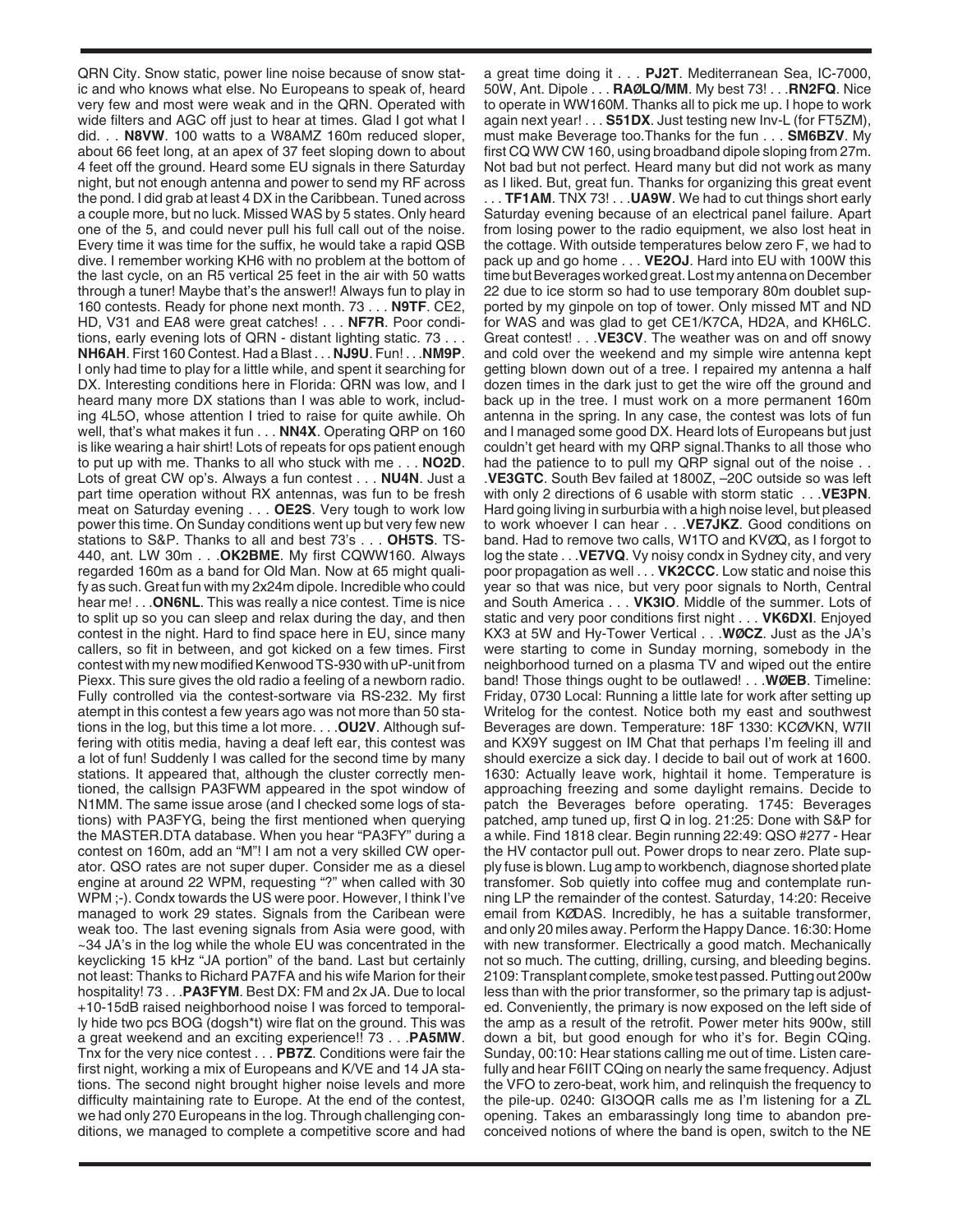Beverage, and work him with Q5 copy. 0653: After a good run all, it's clear the the JA opening is not making it to the upper midwest today. The main plug is pulled and I stagger to bed . . . **WØODS**. Had a great time despite antenna problems on Friday night, limited TX power to 5W. Antenna fixed and 100W on Saturday. Great CW ops. Thoroughly enjoyed! . . .**W1CK**. Just a small part time effort for this one but I did enjoy it even though I didn't have more time. Once again the amazing receiver on this FT-5000 made it easier. The antenna seemed to play well despite 100 Watts. Still I sure need a Beverage if it ever warms up a bit! . . .**W1TJL**. First time in the contest . . . **W2MN**. Antenna is 80m Half Square . . .**W3TB**. First time playing in this contest for me. I'll be back next year! Thrilled I could get my antenna to load up. ;) . . . **W6IEE**. 1st time on 160, barefoot into an antenna that wasn't supposed to load on 160. It was a real hoot . . . **W6LEN**. Participation seemed way down, the band was almost empty at times . . . **W8GP**. Northwestern University Amateur Radio . . .**W9BGX**. Much fun with 50-60 foot random wire antenna at 7 feet with 15 foot aluminum canoe as counterpoise. . . .**W9KHH**. Just killing time till FT5ZM comes on the air . . . **WA1FCN**. Got started Saturday morning for 3 hours. Then back Saturday night. Conditions were not the best, very hard to work DX stations. Only stuff south of here, no EU at all, only had a slight copy on 2 but none in log. Still this is great fun and one of the best contests for QRP. Thanks to all that took time to work all the QRP stations through the noise . . . **WB4MSG**. First ever 160 Contest at age 68 . . . **WB5WLZ**. My first entry in this contest. I had a great time. Thanks for all the QSOs! . . . **WB9G**. Exactly 1 hour of CQing, netted 155 QSOs and 42 sections. Fun while it lasted. . . .**WE9V**. Great condx! . . .**WQ5O**. Limited effort. JA's seemed deaf to my signal, NE and Southern States seemed sparce, VY2ZM was loud as usual! . . . **WU6W**. It was an activity from field facilities of military school of transmissions, of Mexican Army, to demonstrate and promote the activities of amateur radio, while participating in the contest on 160m. An inverted "L" antenna was used, and two short Beverages, one for Europe and another for Asia. The station was outdoors next to the vehicle, and night temperatures around 2° C . . . **XE1TD**. Sorry guys, need to improve antennas, only dipole here. As always, too much city noice at home, Hi! . . . **XE2CQ**. Propagation was very terrible, every QSO made with big problems. Every multiplier with more problems than regular QSO. A lot of stations not hear me at all. Even no QRZ. Anyway, great contest! . . .**YL2QN**. Drunk idea of the month! Resulted in first ever YL team operation in WW CQ 160 Contest and new Latvian M/S record. Thanks also to YL2HB, YL3DQ and YL2KL for technical suport and members for given points! Let's hope for better propogation next time. . . .**YL4U**. I have used a small homemade transistortransceiver with about 3W out and a delta loop ant . . . **YO4ATW**. Kenwood TS-450SAT. Bad antenna. Was nice! . . .**YO4SI**. I enjoyed using SD, TKS EI5DI . . .**YO7AWZ**. Not the best conditions this year. I could hear the whole world but my 600W often did not even result in a "?" from the other end. Found 6 active stations within 10,000 km of my antenna and worked 4 of them. 73 . . . **ZM2IO**.

## **SSB**

Thanks for nice contest, but with low power that's impossible to work . . . **4K6FO**. World Food Programme HQ station, Rome, Italy . . .**4UØWFP**. Real Low Power with FT-450 and inv. V from 18m . . . .**9A9J**. My antenna was damaged in the storm which hit the East Coast just a few hours before the contest started. Fortunately, the repair only took a few minutes, but the lingering noise of that storm on the band made working conditions just miserable. I was hoping for better conditions Saturday morning. I woke up to S9+ noise levels. I don't know if it was just me, or solar coditions, or what, but I decided to drop from this contest and focus on the NAQP RTTY contest and NC QSO Party. Many

thanks to the brave operators who worked through the noise Friday night! . . . **AB3TM**. Really noisy, got some good DX surprises . . . **AB8AC**. Operated for less than 10 hours between work shifts. Need a better transmit antenna than my 89 foot inverted L. No receive antennas used and none needed as I could easily hear far more stations than I was able to work given my inefficient short antenna . . . **AC8HU**. TNX for all partners, vy 73 . . . **DDØVS**. Only short time at the end of contest possible. Loud stations hard to work with 50W output + matched wire

. . . **DG3FK**. As always a real nice contest again. The second night I noticed my K9AY loop did not switch, but still 21 contacts across the Atlantic Ocean . . . **DJ5AN**. This year we used my call in a 2-operator effort from the DL2CC/DL2SAX contest station at the site of a decommissioned MF BC stations. When VY2ZM and NP4A call you with weak signals on the 1st night you know that conditions are lousy . . . **DK1FW**. Nice contest . . .**DK9DX**. Very nice contest . . . **DLØNM**. 160m SSB in EU is a mess . . . **DL7YS**. We joined the crowd just for fun. A few nice NA contacts were accomplished despite high level of QRN and no existing RX antenna here . . . **DMØB**. Thanks to all who had patience. It was fun again. Hear you next year. Vy 73 . . . **DO6CC**. My first experiencie in this band, all new one on band! . . . **EA5TS**. I had problems with the software in the first URECON. Contacts changed me the night time data, may not match the correspondents. I regret the error. In regard to big contest with only 5 watts, I appreciate the patience of the those who contacted my station. 73 . . . **EA9CD**. Bad propagation and only 2.5h active this year, CU next year. 73! . . .**EC1KR**. My first CQ 160. I had so much fun . . . **EE4EA**. TNX for FB contest! . . .**ER2RM**. Conditions didn't seem to be very good and not as much DX operations this year. Poor condx to NA . . . **G4AFJ**. First try at Top band contesting and loved the challenge . . . **G4OCO**. Low noise on the bands but disappointing conditions across the Atlantic. A few juicy bits of DX buried in there and thoroughly enjoyed it with only 7 hours op time . . . **GA6NX**. Token entry this time, 99% early Sunday evening. Thanks to all . . . **GM4UBJ**. HB9LB started in MOHP but only with 100W . . . **HB9LB**. Only two stations listen me with low power . . . **IH9YMC**. Thanks all for the nice contacts . . . **IT9VCE**. On Top band very QRM but enjoy for nice QSOs with everybody. See you next year . . . **IT9ZTX**. Ciao and good contest . . . **IZ5IMD**. "Mike Sugar" equals TB beam . . . **K2FF**. No 160M antenna, loaded the tribander! . . .**K3PA**. It was a challenge to operate QRP with the heavy thunderstorm QRN

. . . **K3TW**. Great contest except for Saturday static . . . **K4CGY**. Fun contest . . . **K5LAD**. We had a great time operating from the La Luz VFD. Using only 100 watts, the K6MM inspired antenna the club put together a few years ago again worked very well for us. The food kept the ops full and awake well beyond sunrise and far after sunset. We are looking foward to doing this again next year! The names of the ops and other club members that were here for all the late night fun. KB7SQFf Rick Club Pres; KD6USA Kathy Secretery; WW6USA OM of KD6USA; W5TWY Terry; KE5EGP, Glenn; N5JDT Willis; and the firefighters that were also having as much fun watching . . . **K5LRW**. Had to work most of the weekend, but got a little time on the radio. Eastern Europe was booming in the first evening, although I heard very few other stateside calling them. HA's were especially loud. The next night, signals from Europe were not nearly so good. Sure wish I could have made a serious effort in this one. Static crashes were mostly not a problem, unlike many times in this contest

. . . **K5RX**. Very noisy the first night, but signals from south and west were strong. . . .**K5ZD**. This was not a serious effort but an experiment to see what I could do using 100 W to a 32 foot 80m antenna and an antenna tuner. Special thanks to those who made to a special effort to work my pitiful signal . . . **K6XN**. Real challenge for me! . . . **K7JAN**. Conditions were very poor the first night, being somewhat better on Saturday night . . . **K7OVG**. Only a small window to the west this year. No spotting! 400W to a dipole in the trees . . . **K9IDQ**. WHAT FUN!! Someday I'll get